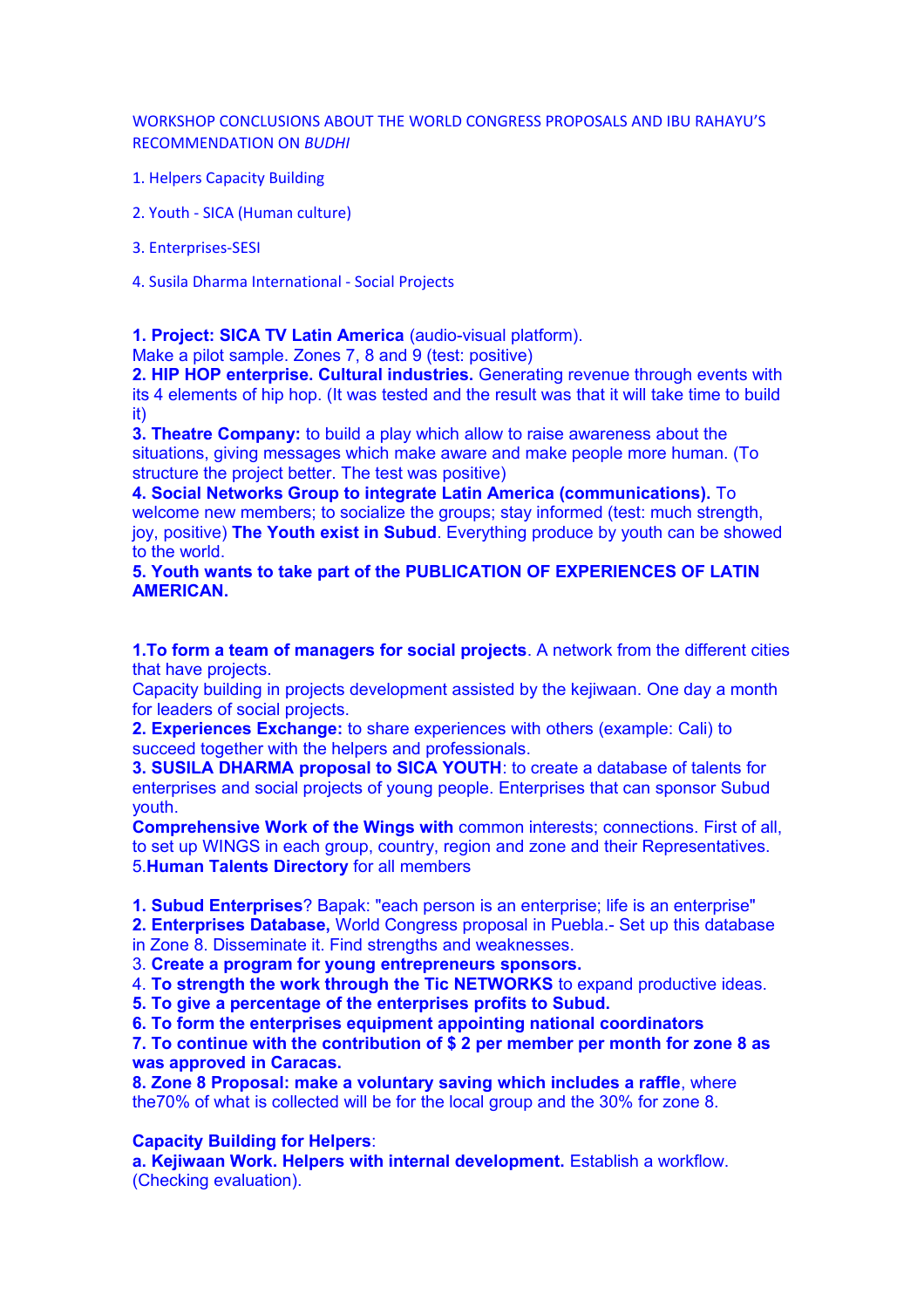**b. The need of the** *Dewan***:** 15 minutes latihan before talking to aspirants. (Not to frighten the aspirants). For the Helper: to feel the role to be fulfil that day. **c. Communication with members**: Helpers and members divided. The capacity building will improve the communication. We are all on the same level.

### **Capacity Building**:

**f. Concern in the groups: to improve the material condition**. The need to balance the material and the spiritual side

**g. Committees and the effort to cover Helpers travels**. Coordination between committees and helpers. National or regional training workshops. To gather the Helpers of the country. Every six months, at least.

**h. There is no clarity in the appointment of new helpers**. That causes difficulties in the groups. There is not the right attitude to solve the situation. To homogenized the tests to choose new assistants. Things have changed, new feelings, new mechanisms are emerging, test to work. There are helpers who want to impose their assistantship in a group. To read the blue Guide. (Not like a manual but as a guide) to avoid conflicts. There will be a new book based on Bapak's talks to clarify the issue of the helpers worldwide. WSA and international helpers will be in charge of this.

**I. Democracy in Subud: Helpers appointment (It is unclear when appointments are made, because some helpers feel affected.). When the answer is unclear, do test again.**

**ii. To know how to feel internally through the latihan and honestly what is being received. And do the kejiwaan work needed to solve any differences that may arise.**

**iii. To share the test of how it feels to be a helper for his/her personal development and for Subud.**

**iv. The decisions are taken from the test, from what is received by the inner self.**

Some important points to **BECOME HELPERS**

• They must have been 7 years in Subud.

- To be diligent in their latihan.
- They must have the ability to receive in order to help the members.
- They must be loved and respected by the members.
- They should not have a mental illness.
- They must have communication skills.

#### **Aspirants**

• How should we follow the process with the aspirants?

• To be in the right state to welcome the aspirant. To listen to the aspirant in a very sincere and open way so that our inner feeling could truly embrace him/her.

• The proposal is that the helper could do latihan before receiving the aspirant in order to be in the right state.

• Cooperation of several helpers during the process. Each of them should feel about their role (not all have to talk to the aspirant). The emphasis is put on the need to practice a cleaning latihan.

• It is important to give all the necessary information to the aspirant. This information is essential for their development in SUBUD.

• After three months the aspirant is being open. in case he/she has mental problems a test should be done. During the time as an aspirant it can happen (as an exception) that the person may be ready to be open before the three month waiting.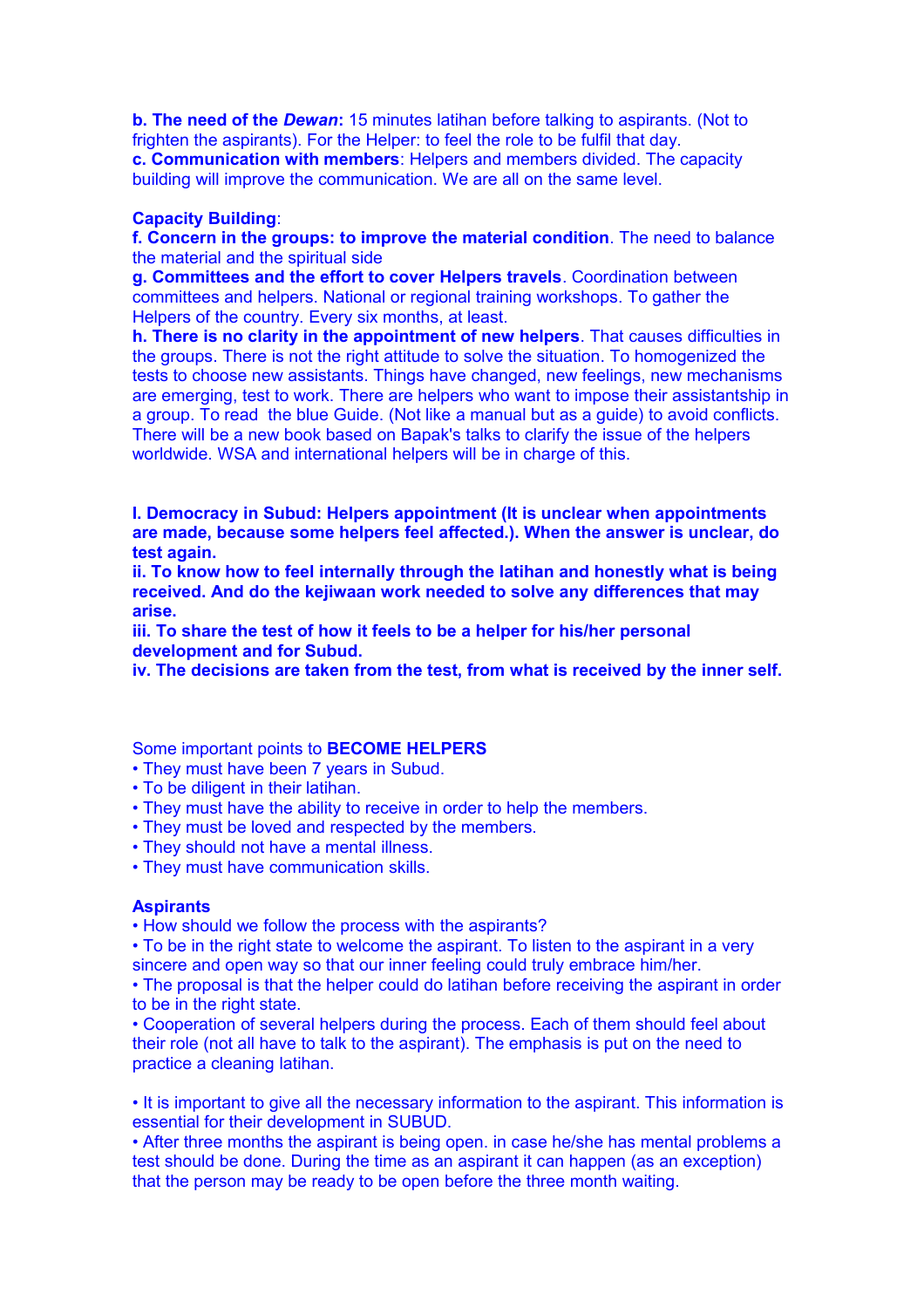• Before the opening the latihan is done to be ready and the helpers do test to know who will be the opener.

### **Helpers Role during the Opening:**

• Before proposing the person, the helpers must gather and see if the applicant meets the requirements, then a test must be done and check if the person really have the time to do the helper work.

• She/he must have attended to three openings at least. It was recommend that the applicant waits between 3 to 6 months.

• There are helpers who have the old card signed by Bapak, and due to that they considered themselves lifetime helpers. When the helper is "rebel" what to do with the new credentialing process?

• There should not be considered "good" and "bad" helpers; avoid confrontations.

• In the test it was asked about the significance of the opening.

• That the helper be in the right state to perform the opening due to the great responsibility that the opening means. The helper who is in the the right state is the one who will read the opening words.

• Another recommendation: each helper will take turn to make openings - in the event that there were several helpers- in order for them to have the opportunity to give the opening.

• Most important is the awakening of the inner; it is possible that a helper is in a better state than others to give the opening. (It's just a recommendation).

Another question. How many times can a helper get married?

• Proposal to read the letter from IBU, which emphasizes the desirable quality of the personality and character of a helper.

• World Congress resolved the "training" of the helpers. It is perceived a lack of effective communication among the members of the groups. This was tested. The result was that it doesn't exist the ability to listen and talk.

• It was clarified that the word used to that proposal was Asuhan (for the helpers "training"-Asuhan means care).

## **There are helpers who do not fulfil with their role. What would be a solution to this problem?**

• It was suggested that the national helpers become involved in this issue and see what improvement solutions arise.

• It was suggested that the group of helpers become involved and that, with love- they could be aware about their behavior.